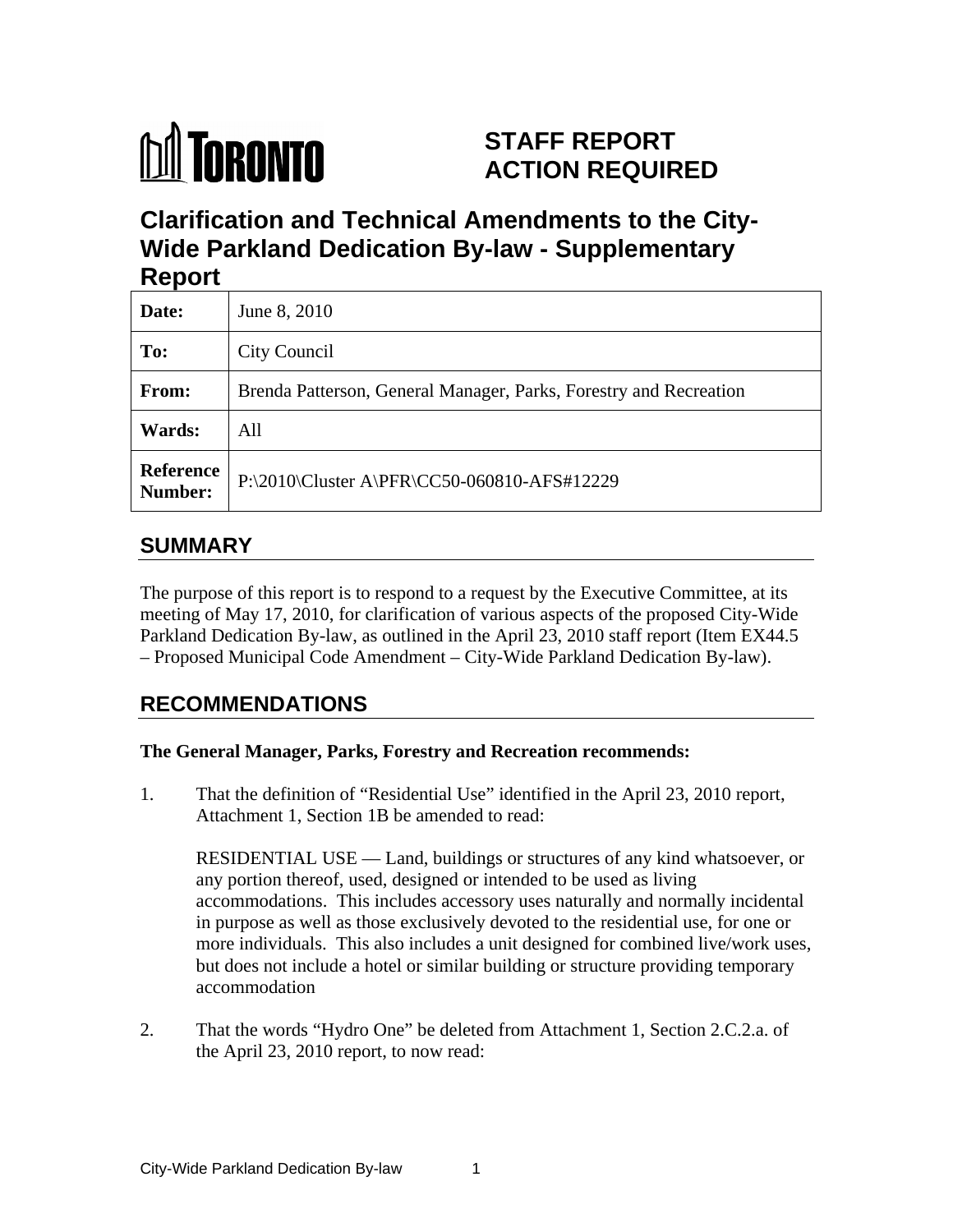- 2. Buildings owned and used for the purposes of:
	- a. government of Canada, Province of Ontario, the City of Toronto or Toronto Hydro Corporation

#### **Financial Impact**

This report will have no financial impact beyond what has already been approved in the current year's budget.

The Deputy City Manager and Chief Financial Officer has reviewed this report and agrees with the financial impact information.

## **DECISION HISTORY**

At its meeting on May 17, 2010, Executive Committee adopted EX44.5, a report entitled "Proposed Municipal Code Amendment City-Wide Parkland Dedication By-law" with a request for the General Manager of Parks, Forestry and Recreation to report directly to City Council on six issues, as specified in the Comments section below.

See EX44.5: <http://www.toronto.ca/legdocs/mmis/2010/ex/decisions/2010-05-17-ex44-dd.htm>

## **ISSUE BACKGROUND**

This report provides clarification on issues raised in discussion of Item EX44.5 – Proposed Municipal Code Amendment – City-Wide Parkland Dedication By-law at Executive Committee on May 17, 2010.

## **COMMENTS**

The Executive Committee referred the following Motion  $(1(a)$  to  $1(e)$  by Councillor Howard Moscoe to the General Manager of Parks, Forestry and Recreation for a report directly to City Council and requested that she consult with interested members of Council. The Committee also requested the General Manager to report to Council on possible changes to the proposed by-law, in order to make a distinction between for profit and non-profit nursing homes, with respect to exemptions.

As requested, Parks, Forestry and Recreation staff have met with members of Council who requested further clarification of some of the issues referred by Executive Committee for a further report to Council. As a result of these meetings, a minor wording change to the by-law definition, *"Residential Use,"* is being recommended to make it clearer. Additionally, Legal Services staff have done a further review of the legislation respecting the legal status of Hydro One in the context of exemptions to the provisions of the by-law. As a result of this review, staff are recommending a further amendment to the proposed City-Wide Parkland Dedication By-law to remove this corporation from the list of exemptions, as outlined in Recommendation 2 of this report. The rationale for these recommendations and the responses to the referral motions are discussed below.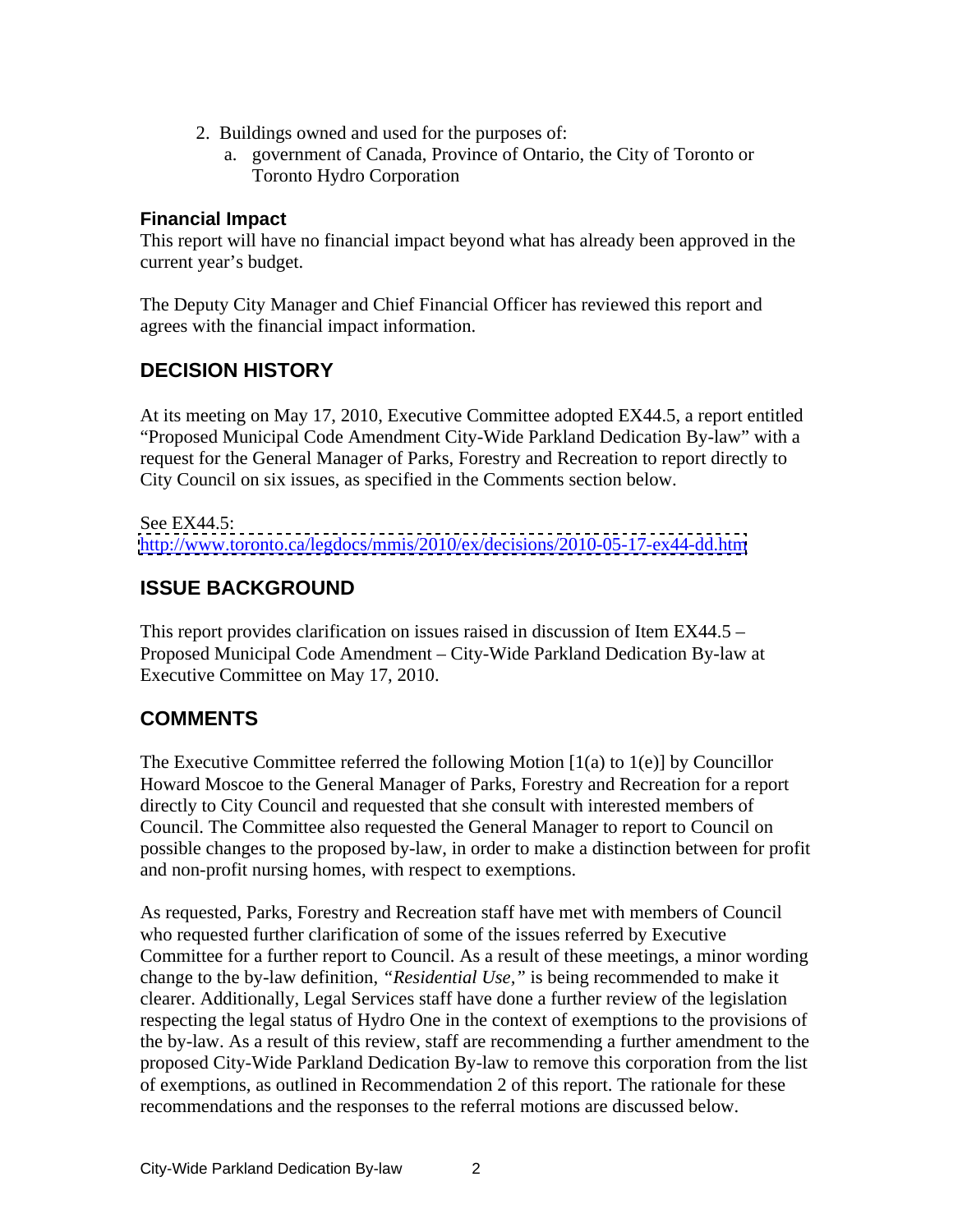### **Motion 1(a): Implementing the Residential Use Requirements:**

*1(a). That Part 1 contained in Attachment 1 to the report (April 23, 2010) from the General Manager, Parks, Forestry and Recreation, be amended by adding the following:*

*"that staff be directed to implement these provisions immediately for all properties not currently subject to an active development application."*

Three Councillors expressed concerns about the recommendation for a transition period for the proposed City-Wide By-law to take effect. They would prefer that the City-Wide By-law take effect immediately upon its enactment by City Council. In that scenario, only development applications that have been submitted prior to the enactment of the Bylaw and have proceeded to the submission of a building permit (that complies with all applicable zoning requirements) prior to May 3, 2011, would remain subject to the provisions of the existing parkland dedication by-laws of the former municipalities. All development applications received after the date the By-law is enacted by Council would be subject to the new City-Wide Parkland Dedication By-law.

Staff are recommending that the by-law come into full force and effect on May 3, 2011, which would provide a reasonable transition period for applicants to adjust to the new bylaw requirements. This proposal is consistent with the recommended transition process that was approved by Council for the new City-Wide Alternate Rate By-law, and would enable City staff to provide advance notification to applicants about the new by-law requirements. In addition, the transition period would allow the Building Services and Real Estate Services Divisions sufficient time to make the necessary adjustments to their resources and administrative practices to fully implement the new by-law.

With this proposed transition period, only complete building permit applications that comply with applicable zoning and are received prior to May 3, 2011, would continue to be subject to the requirements of the existing applicable parkland dedication by-laws of the former municipalities. After this date, all subsequent applications would be subject to the new City-Wide Parkland Dedication By-law.

#### **Motion 1(b): Definition of "Residential Use"**

*1(b). That Part 1B, entitled "Definition" contained in Attachment 1 to the report (April 23, 2010) from the General Manager, Parks, Forestry and Recreation, be amended by deleting the word "exclusively" and inserting instead the word "primarily."*

The definition of "Residential Use" that Parks, Forestry and Recreation staff are recommending for the City-Wide Parkland Dedication By-law is the same definition as was adopted by City Council in 2009 for use in the *Development Charges By-law 279- 2009, now Chapter 415, Article 1 of the Municipal Code*:

RESIDENTIAL USE — Land, buildings or structures of any kind whatsoever, or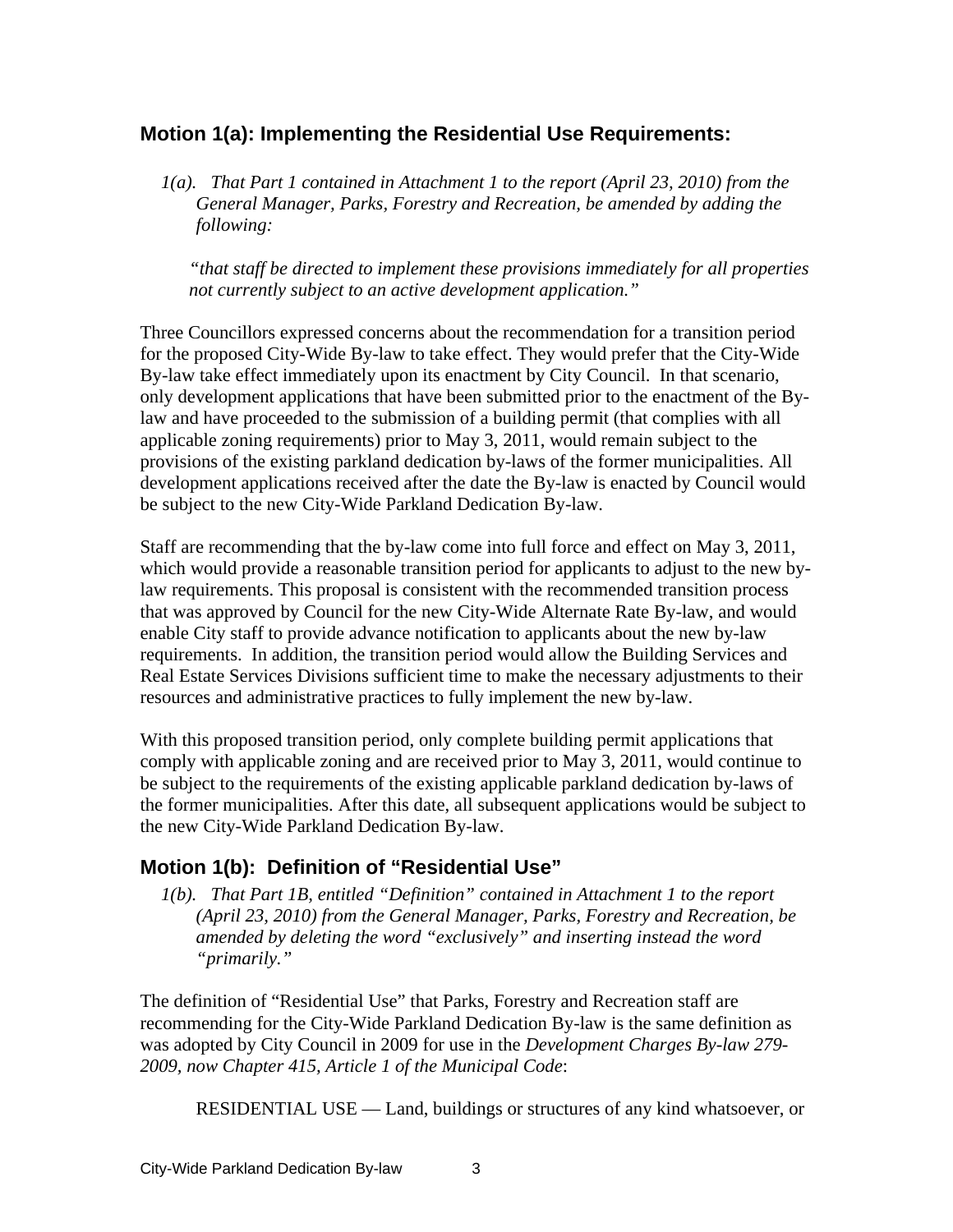any portion thereof, used, designed or intended to be used as living accommodations, including accessory uses naturally and normally incidental in purpose and exclusively devoted to the residential use, for one or more individuals and includes a unit designed for combined live/work uses, but does not include a hotel or similar building or structure providing temporary accommodation.

This definition has been widely accepted by the development industry and is currently applied by the Building Division in calculating Development Charges. Adopting this definition for the City-Wide Parkland Dedication By-law will maintain consistency with the definition of Residential Use in the Development Charges By-law with no additional interpretation being required by Building Division staff or developers.

However, after meeting with Councillors who had concerns about the clarification of the definition wording and its possible openness to interpretation, staff would support the following revision:

RESIDENTIAL USE — Land, buildings or structures of any kind whatsoever, or any portion thereof, used, designed or intended to be used as living accommodations. *This includes* accessory uses naturally and normally incidental in purpose as well as those exclusively devoted to the residential use, for one or more individuals. *This also includes* a unit designed for combined live/work uses, but does not include a hotel or similar building or structure providing temporary accommodation.

#### **Motion 1(c): Calculating Parkland Dedication Requirements for Mixed Use Developments**

*1(c). That the General Manager, Parks, Forestry and Recreation, be requested to report on additional wording for Attachment 1, Section 4, to the report (April 23, 2010) from the General Manager, Parks, Forestry and Recreation, to ensure accurate calculations for parkland dedication in mixed use developments.*

The City-Wide Parkland Dedication By-law proposes that Residential Uses be subject to a 5% parkland dedication requirement (unless the alternative rate applies) and nonresidential uses be subject to a 2% parkland dedication requirement. Where a development includes both residential and non-residential uses, the respective rates apply proportionately to each. If, for example, a new development proposed 90% residential uses and 10% non-residential (commercial and office) uses, the residential rate will apply to 90% of the development and the non-residential rate will apply to the remaining 10% of the development. This is a standard land appraisal method for mixed use developments that has been used by Appraisal Services staff in Real Estate Services Division for many years.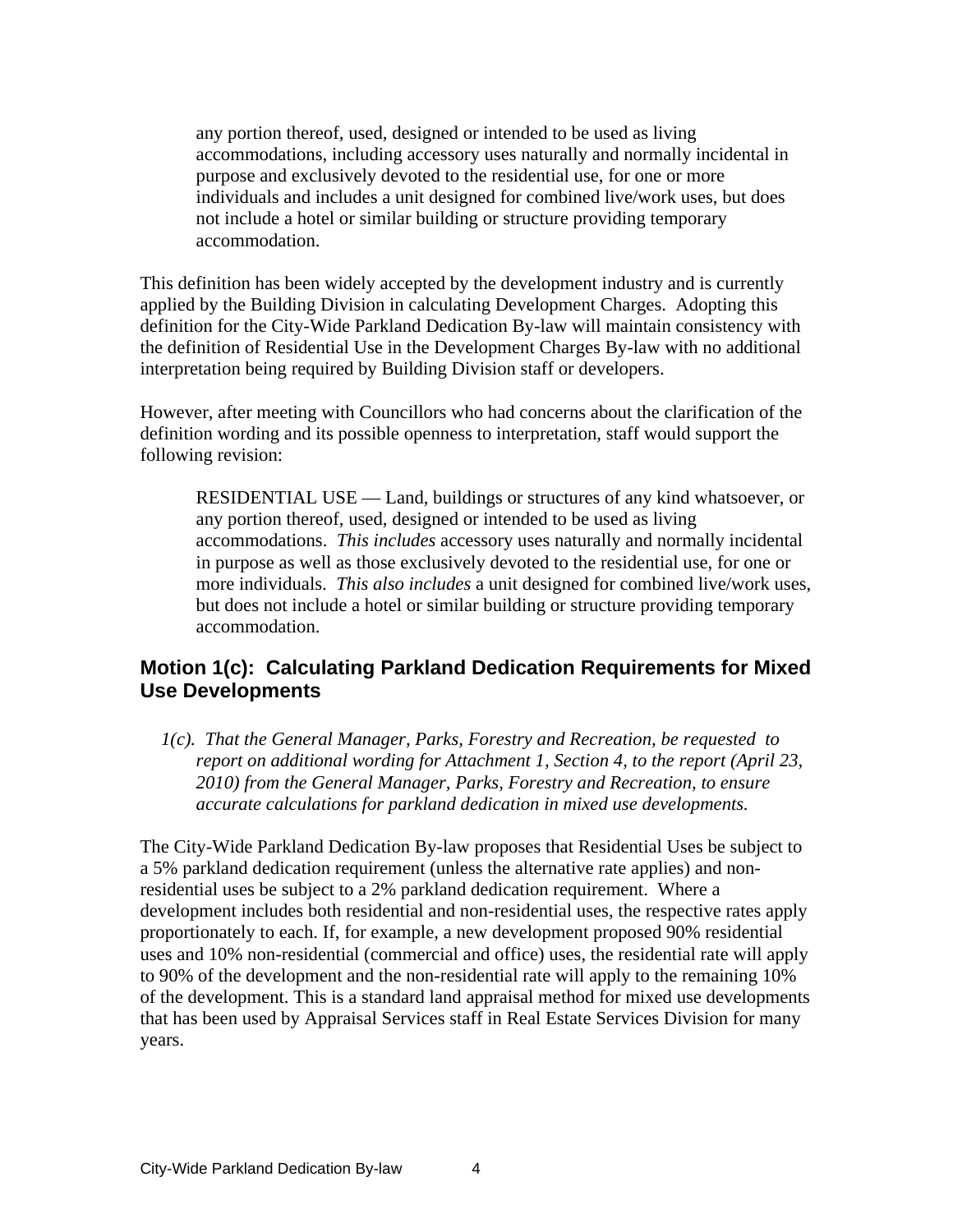#### **Motion 1(d): Delegated Authority**

*1(d). That Attachment 1, Section 4, Subsection B, entitled "Delegation of Authority," to the report (April 23, 2010) from the General Manager, Parks, Forestry and Recreation, be amended by the addition of the following words "in consultation with the local Councillor. In the event of disagreement, staff will report to Council and Council will make the final determination" so that Subsection B reads as follows:*

#### *"B. Delegation of Authority*

*Council continue to delegate approval authority to the General Manager of Parks, Forestry and Recreation for choosing a land or cash-in-lieu of land dedication and for the attributes of the conveyance in consultation with the local Councillor. In the event of a disagreement, staff will report to Council and Council will make the final determination."*

In response to this motion, Parks, Forestry and Recreation staff met with three Councillors to discuss their concerns. Staff do not support the Motion to revise Attachment 1, Section 4B for the following reasons:

Local Councillors are formally advised of all development applications by City Planning staff through their Preliminary Reports to the appropriate Community Councils. These reports introduce the scope of the development application. The local Ward Councillors have the opportunity, at that time, to raise questions to staff about the parkland dedication requirements of the development and the opportunity of pursuing a parkland conveyance. City Planning and Parks, Forestry and Recreation staff do meet with individual Councillors to review planning applications in their Wards and to discuss any issues that may arise from the Preliminary Report and in preparation for the public consultation meetings.

City Council makes the final decision on the approval of all development applications involving Official Plan and Zoning amendments, as well as "bumped-up" site plan applications. The rationale for requiring either land or cash-in-lieu payments is included in all City Planning reports on development applications. If a member of Council has any questions or concerns on a particular development application, staff are available to meet with them and discuss their recommendations prior to submission of the final staff report to City Council.

The current delegation of authority to the General Manager of Parks, Forestry and Recreation is a practical administrative procedure that ensures that Council's approved policies and priorities (as set out in the Official Plan) and the Division's strategic and service plans, including its parkland acquisition requirements and approved capital budget, are fulfilled. Parks, Forestry and Recreation staff are frequently required to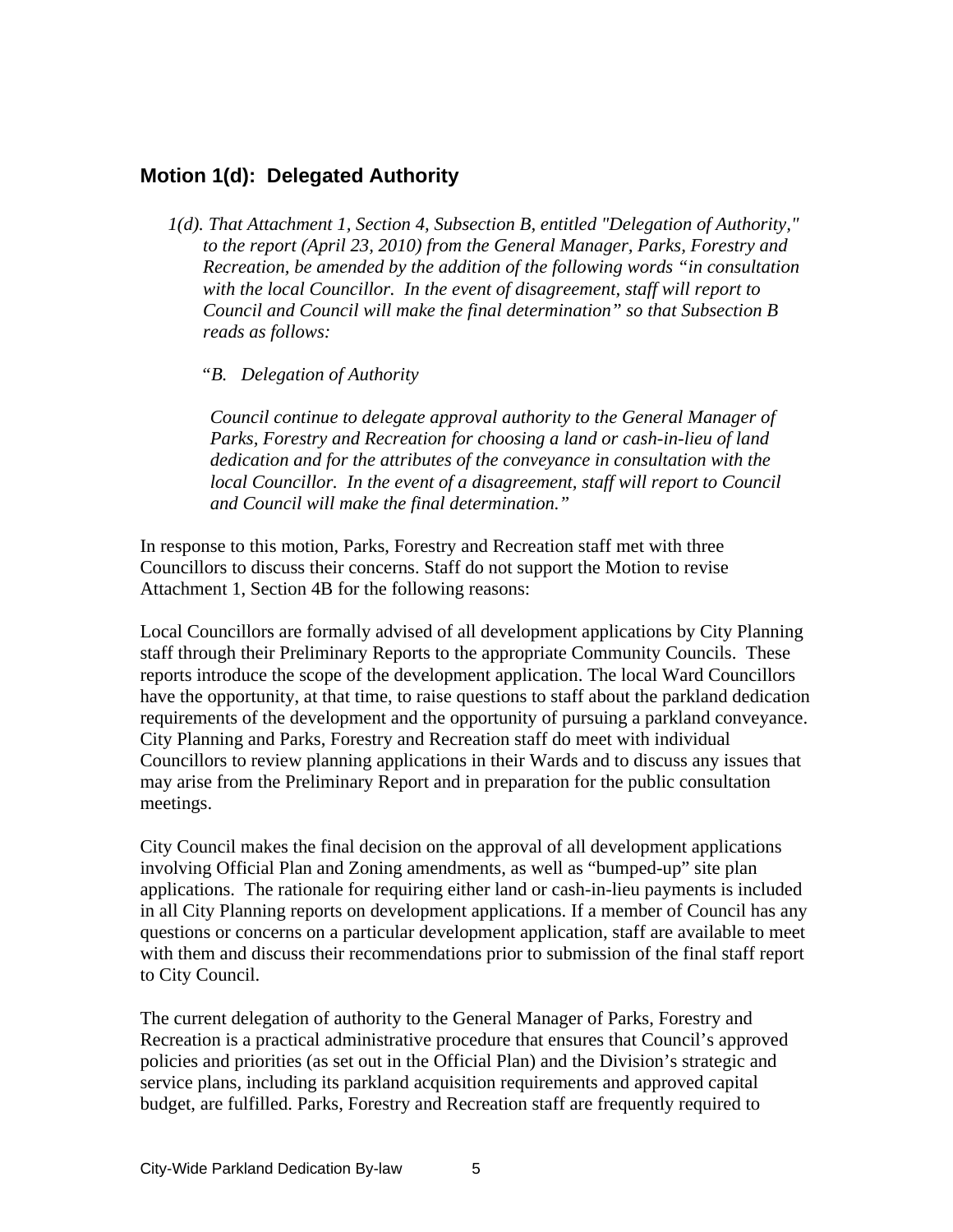appear as expert witnesses before the Ontario Municipal Board to defend the City's position on parkland dedication or cash-in-lieu of parkland requirements from development. Staff's ability to negotiate these requirements with proponents that are based on Council approved policies and plans and which also recognize the individual circumstances of each development property, strengthens the City's position at the OMB.

Finally, Parks, Forestry and Recreation staff must continue to have the ability to meet with developers in a timely manner to negotiate the City's parkland dedication requirements and achieve the deadlines for processing development applications.

### **Motion 1(e): Implementation**

*1(e). That the proposed City-wide Parkland Dedication requirement come into effect for any application that has been submitted after the date the by-law attains final approval.*

Staff response to this Motion is included in the discussion of Motion 1(a) above.

#### **Motion 2: Nursing Homes**

*2. The General Manager, Parks, Forestry and Recreation to submit a report directly to City Council on possible changes to the proposed by-law in order to make a distinction between for profit and non-profit nursing homes with respect to exemptions.*

The proposed City-Wide Parkland Dedication By-law report recommended that all nursing homes be exempt from parkland dedication requirements, as they function more like hospitals than residential units and their occupants have a limited demand for parkland. For this reason, no distinction has been made between profit and non-profit providers.

"Nursing Homes" or "long term care" homes are designed for people who require the availability of 24-hour nursing care and supervision. They offer higher levels of personal care and support than retirement homes or other types of supportive housing and are operated both by for-profit and not-for-profit corporations, (such as a municipality, faith, community, ethnic or cultural group).

In the proposed by-law, where a seniors' development application provides for both "nursing home" and independent living ("retirement home") components, the residential parkland dedication requirement would be applied only to the independent living component. A parkland dedication requirement will also be required if the "nursing home" (in whole or in part) was converted to a type of development that was comprised of dwelling units or dwelling rooms, that allows the residents to live more independently.

All "long term care" homes are regulated by the Ministry of Health and Long Term Care (MOHLTC). Currently, separate legislation exists for the various types of long term care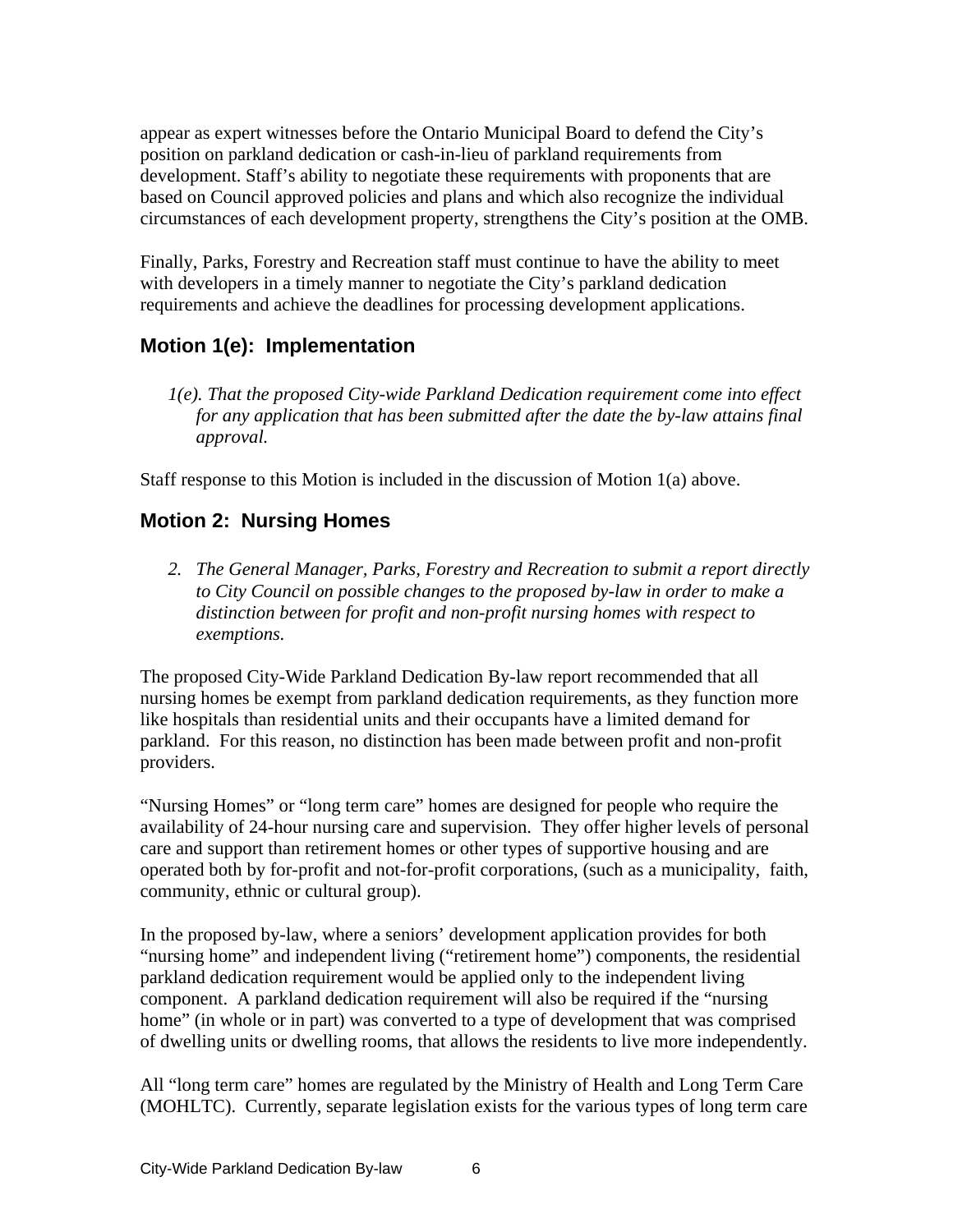facilities, including: nursing homes, charitable homes for the aged and municipal homes for the aged through the *Nursing Homes Act*, *Charitable Institutions Act,* and the *Homes for the Aged and Rest Homes Act*. The Provincial government has introduced the new omnibus *Long-Term Care Homes Act,* under Bill 140, to replace these separate Acts, and the new Act is expected to be proclaimed into law on July 1, 2010.

Although the *Long Long-Term Care Homes Act* will replace the terms "nursing home" and "home for the aged" with "long term care home," the continued use of the term "nursing home" in the by-law will be consistent with the terms used in the Development Charges By-law and the draft Zoning By-law.

Once the *Long-Term Care Homes Act* is in force and effect, the definition of Nursing Homes, proposed by staff in Attachment 1, Section 5D, will be amended to reflect the change in legislation, to read as follows:

> NURSING HOME – Living accommodation for persons dependent on regular nursing care, in a building where there are personal and medical facilities, common lounges and dining areas, and licensed under the *Long-Term Care Homes Act.*

Should Council decide that an exemption from the parkland dedication by-law requirements be approved only for non-profit nursing home providers, applicants would be required to provide proof of their non-profit or charitable status as part of their planning applications.

### **OTHER ISSUES**

#### **Hydro One Exemption**

Attachment 1, Section 2.C.2.a. of the April 23, 2010 report provides an exemption for the government of Canada, province of Ontario, and crown corporations, including Hydro One. It should be noted that Hydro One is not a crown agency and is, therefore, subject to the *Planning Act*. Accordingly, we recommend that the exemption for Hydro One as set out in Attachment 1 of the April 23, 2010 report be removed.

#### Application of the Alternative Rate

The April 23, 2010 report did not state the full alternative parkland dedication rate detail in Attachment 1, Section 1.A. To clarify, the alterative parkland dedication rate (including established dedication caps) and its associated policies as currently stipulated in *Municipal Code Chapter 415, Article III* will continue to apply to residential developments in Parkland Acquisition Priority Areas (PAPAs). See *Municipal Code Chapter 415, Article III*: [http://www.toronto.ca/legdocs/municode/1184\\_415.pdf](http://www.toronto.ca/legdocs/municode/1184_415.pdf)